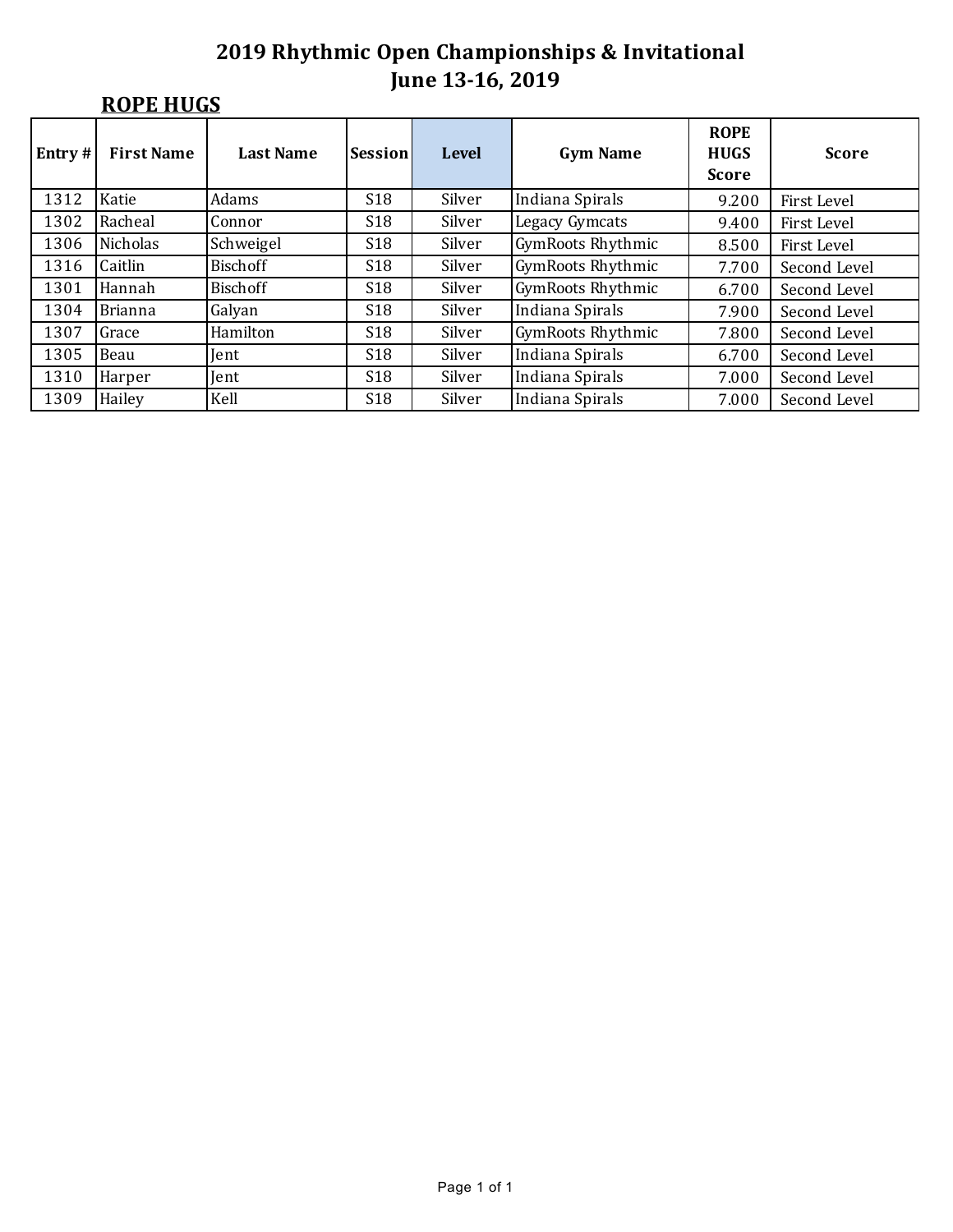# **HOOP HUGS**

| Entry $#$ | <b>First Name</b> | <b>Last Name</b> | Session         | <b>Level</b> | <b>Gym Name</b>          | <b>HOOP</b><br><b>HUGS</b><br><b>Score</b> | <b>Score</b> |
|-----------|-------------------|------------------|-----------------|--------------|--------------------------|--------------------------------------------|--------------|
| 1312      | Katie             | Adams            | <b>S18</b>      | Silver       | Indiana Spirals          | 9.400                                      | First Level  |
| 1316      | Caitlin           | <b>Bischoff</b>  | <b>S18</b>      | Silver       | GymRoots Rhythmic        | 8.100                                      | First Level  |
| 1304      | Brianna           | Galyan           | <b>S18</b>      | Silver       | Indiana Spirals          | 8.500                                      | First Level  |
| 1306      | Nicholas          | Schweigel        | <b>S18</b>      | Silver       | <b>GymRoots Rhythmic</b> | 8.300                                      | First Level  |
| 1311      | Aliya             | White            | <b>S18</b>      | Silver       | <b>Legacy Gymcats</b>    | 9.200                                      | First Level  |
| 1307      | Grace             | Hamilton         | <b>S18</b>      | Silver       | <b>GymRoots Rhythmic</b> | 7.800                                      | Second Level |
| 1305      | Beau              | <b>Tent</b>      | <b>S18</b>      | Silver       | Indiana Spirals          | 7.200                                      | Second Level |
| 1310      | Harper            | Jent             | <b>S18</b>      | Silver       | Indiana Spirals          | 7.400                                      | Second Level |
| 1309      | Hailey            | Kell             | <b>S18</b>      | Silver       | Indiana Spirals          | 7.400                                      | Second Level |
| 1301      | Hannah            | <b>Bischoff</b>  | S <sub>18</sub> | Silver       | <b>GymRoots Rhythmic</b> | 6.400                                      | Third Level  |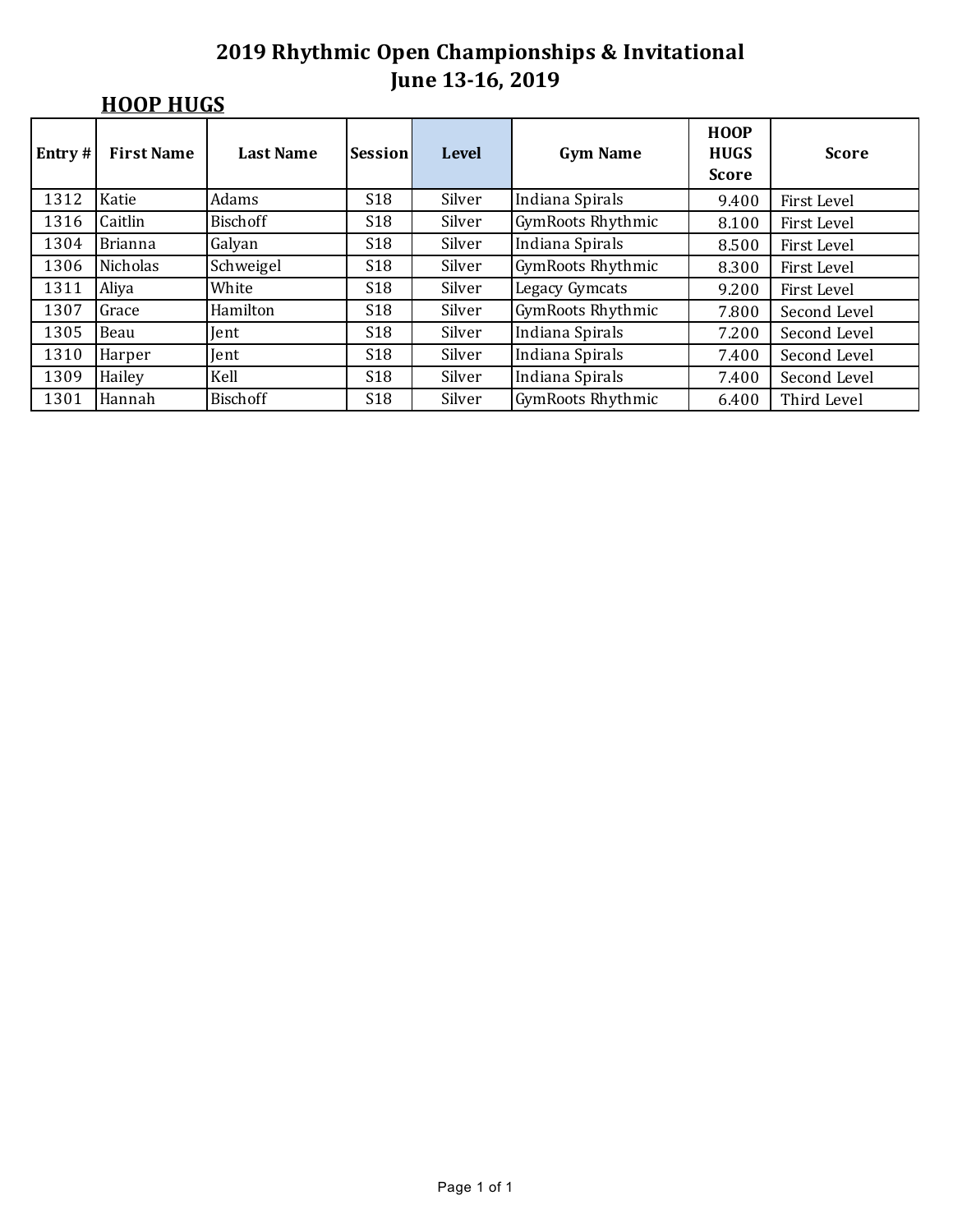# **BALL HUGS**

| $Entry$ # | <b>First Name</b> | <b>Last Name</b> | Session    | <b>Level</b> | <b>Gym Name</b>       | <b>BALL</b><br><b>HUGS</b><br><b>Score</b> | <b>Score</b> |
|-----------|-------------------|------------------|------------|--------------|-----------------------|--------------------------------------------|--------------|
| 1312      | Katie             | Adams            | <b>S18</b> | Silver       | Indiana Spirals       | 9.200                                      | First Level  |
| 1302      | Racheal           | Connor           | <b>S18</b> | Silver       | Legacy Gymcats        | 8.700                                      | First Level  |
| 1311      | Aliya             | White            | <b>S18</b> | Silver       | <b>Legacy Gymcats</b> | 9.600                                      | First Level  |
| 1304      | Brianna           | Galyan           | <b>S18</b> | Silver       | Indiana Spirals       | 7.900                                      | Second Level |
| 1310      | Harper            | Jent             | <b>S18</b> | Silver       | Indiana Spirals       | 7.500                                      | Second Level |
| 1309      | Hailey            | Kell             | <b>S18</b> | Silver       | Indiana Spirals       | 7.500                                      | Second Level |
| 1305      | Beau              | Jent             | <b>S18</b> | Silver       | Indiana Spirals       | 6.200                                      | Third Level  |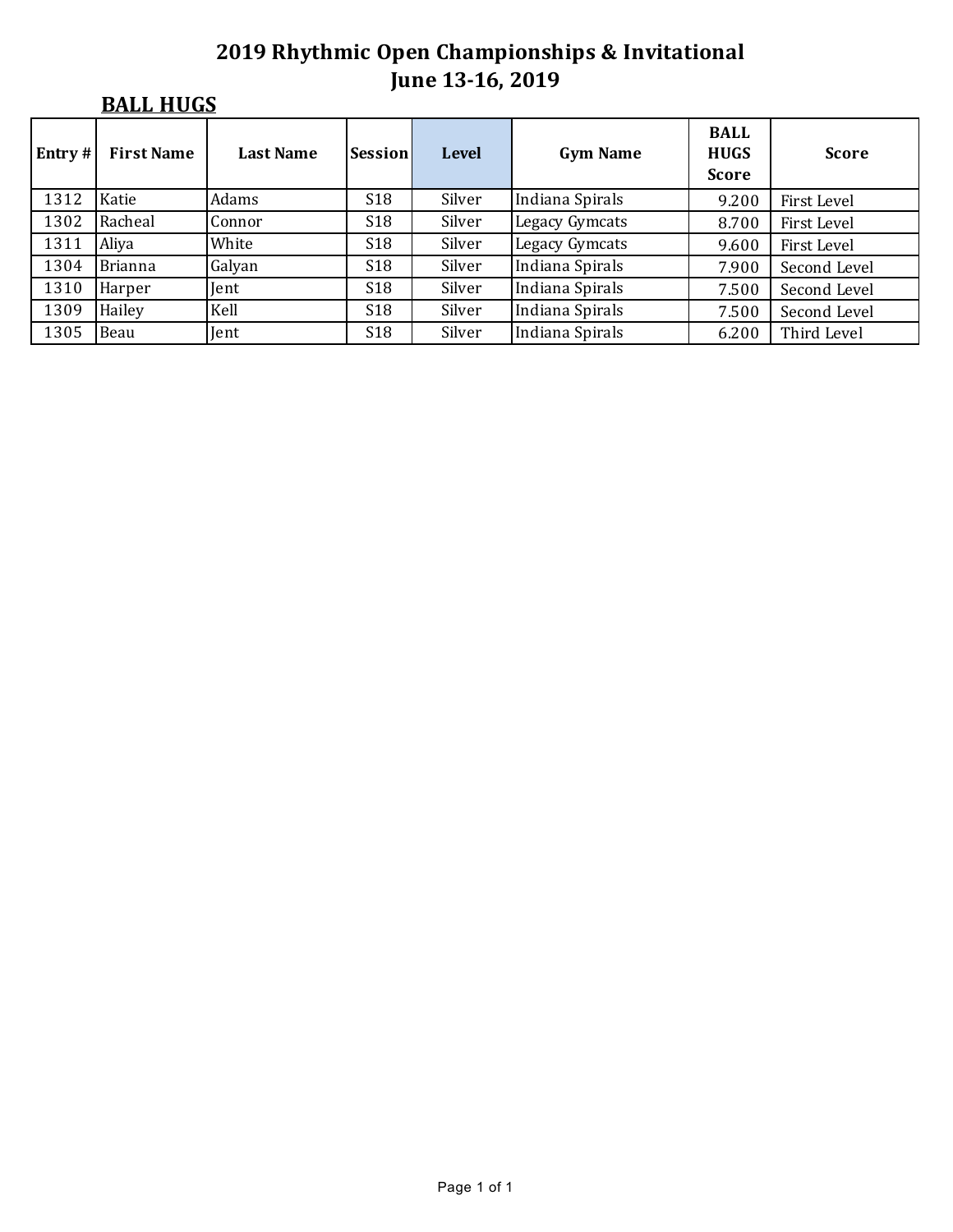# **RIBBON HUGS**

| $\mathbf{Entry}$ # | <b>First Name</b> | <b>Last Name</b> | Session         | <b>Level</b> | <b>Gym Name</b>          | <b>RIBBON</b><br><b>HUGS</b><br><b>Score</b> | <b>Score</b> |  |
|--------------------|-------------------|------------------|-----------------|--------------|--------------------------|----------------------------------------------|--------------|--|
| 1302               | Racheal           | Connor           | S <sub>18</sub> | Silver       | Legacy Gymcats           | 8.600                                        | First Level  |  |
| 1307               | Grace             | Hamilton         | <b>S18</b>      | Silver       | <b>GymRoots Rhythmic</b> | 8.000                                        | First Level  |  |
| 1306               | Nicholas          | Schweigel        | S <sub>18</sub> | Silver       | <b>GymRoots Rhythmic</b> | 8.100                                        | First Level  |  |
| 1311               | Aliya             | White            | S <sub>18</sub> | Silver       | Legacy Gymcats           | 9.400                                        | First Level  |  |
| 1316               | Caitlin           | Bischoff         | <b>S18</b>      | Silver       | <b>GymRoots Rhythmic</b> | 7.600                                        | Second Level |  |
| 1301               | Hannah            | Bischoff         | S <sub>18</sub> | Silver       | <b>GymRoots Rhythmic</b> | 6.000                                        | Third Level  |  |